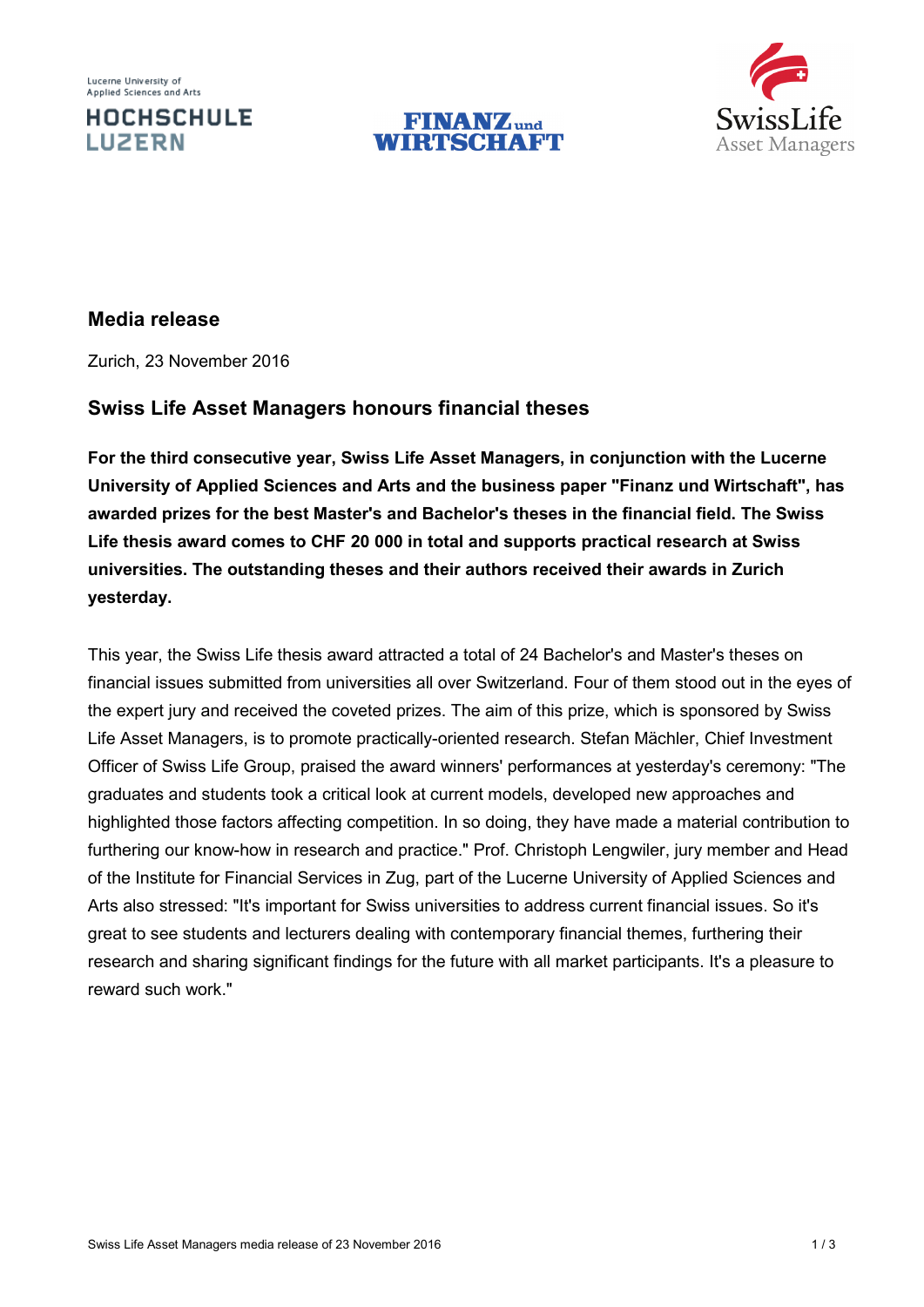## **Review of the award winners**

**Brigitte Obrist** from Suhr**,** graduate of Lucerne School of Business, wrote her thesis on economic espionage and the future of state defences. She was awarded the **Swiss Life thesis award in the Master's category** worth CHF 5000.

Verdict of the jury: "The work addresses a highly topical economic danger, which often receives an inadequate response from industry. Her findings form a basis for further, more in-depth discussion."

**Samir Sifeddine**, a student at Bern University of Applied Sciences (BFH) who lives in Bern, analysed whether crowdfunding can be a strategic business area for banks.

Verdict of the jury: "The author deserved an **Honourable Mention in the master's category** worth CHF 2500, for his systematic approach, which led to a clear recommendation for action."

**Louis Johner** from Môtier (Vully), graduate of the Geneva School of Management (HEG), authored a Bachelor's thesis entitled "Monte Carlo simulations for real estate portfolio and risk management". He was awarded the **Swiss Life Thesis Award in the Bachelor's category**, worth CHF 5000. Verdict of the jury: "The work is well-structured and provides new approaches for quantifying risks in real estate portfolios."

**Simon Pfister**, student at Zurich University of Applied Sciences (ZHAW) who lives in Opfikon, dealt with Swiss private investors' preference for investing their assets domestically in his Bachelor's thesis.

Verdict of the jury: "This study of the home bias phenomenon brings important findings to light, which provide a platform for more in-depth research." The jury acknowledged the results with an **Honourable Mention in the Bachelor's category** worth CHF 2500.

The prizewinners' institutions receive CHF 1500 for the bestowal of the Swiss Life Thesis Award, and CHF 1000 for the Honourable Mention.

## **About the Swiss Life Thesis Award**

The Swiss Life Thesis Award, presented in cooperation with the Institute for Financial Services Zug (IFZ), part of Lucerne University of Applied Sciences and Arts, and the business paper *Finanz und Wirtschaft*, provides a platform for innovative and practice-oriented research work at Swiss institutes of higher education. The best theses in the fields of financial investments, financial markets, financial services companies, financial instruments and corporate finance are singled out for award each year.

## **Swiss Life Thesis Award jury members**

Philippe Béguelin, Head of Markets Department, *Finanz und Wirtschaft*